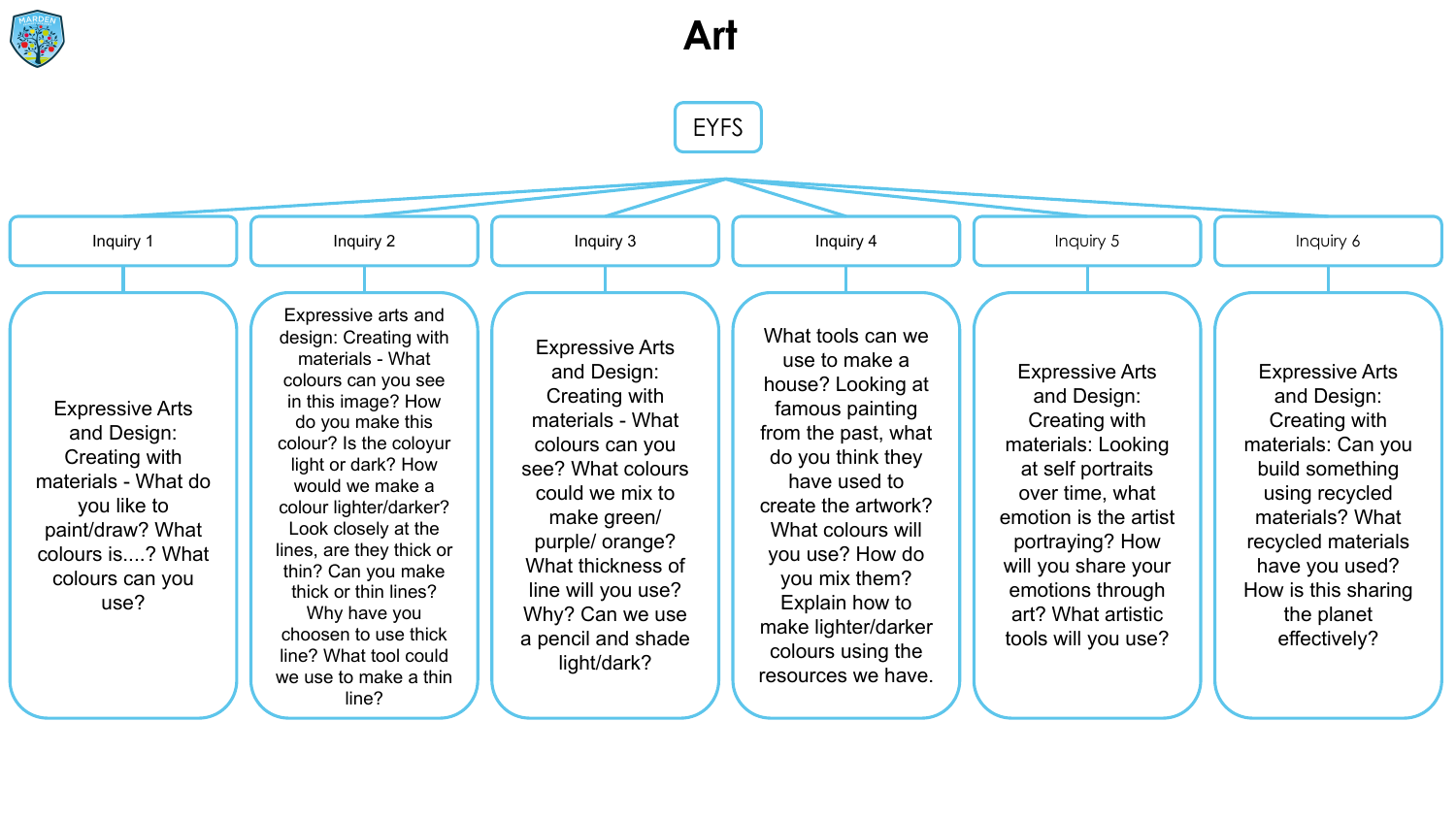

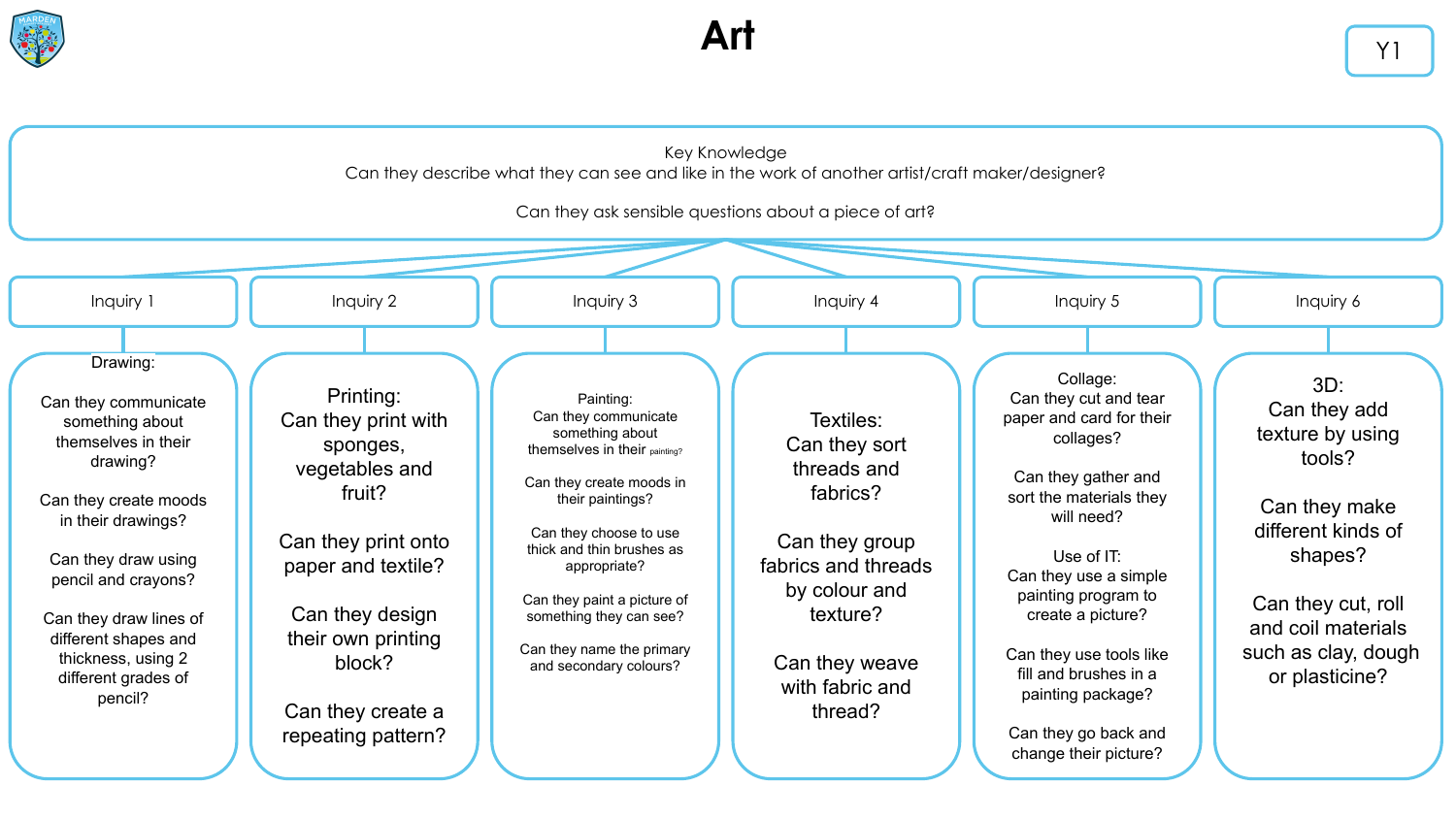

## Key Knowledge Can they link colours to natural and man-made objects?

Can they say how other artists/craft makers/designers have used colour, pattern and shape?

Can they create a piece of work in response to another artist's work?

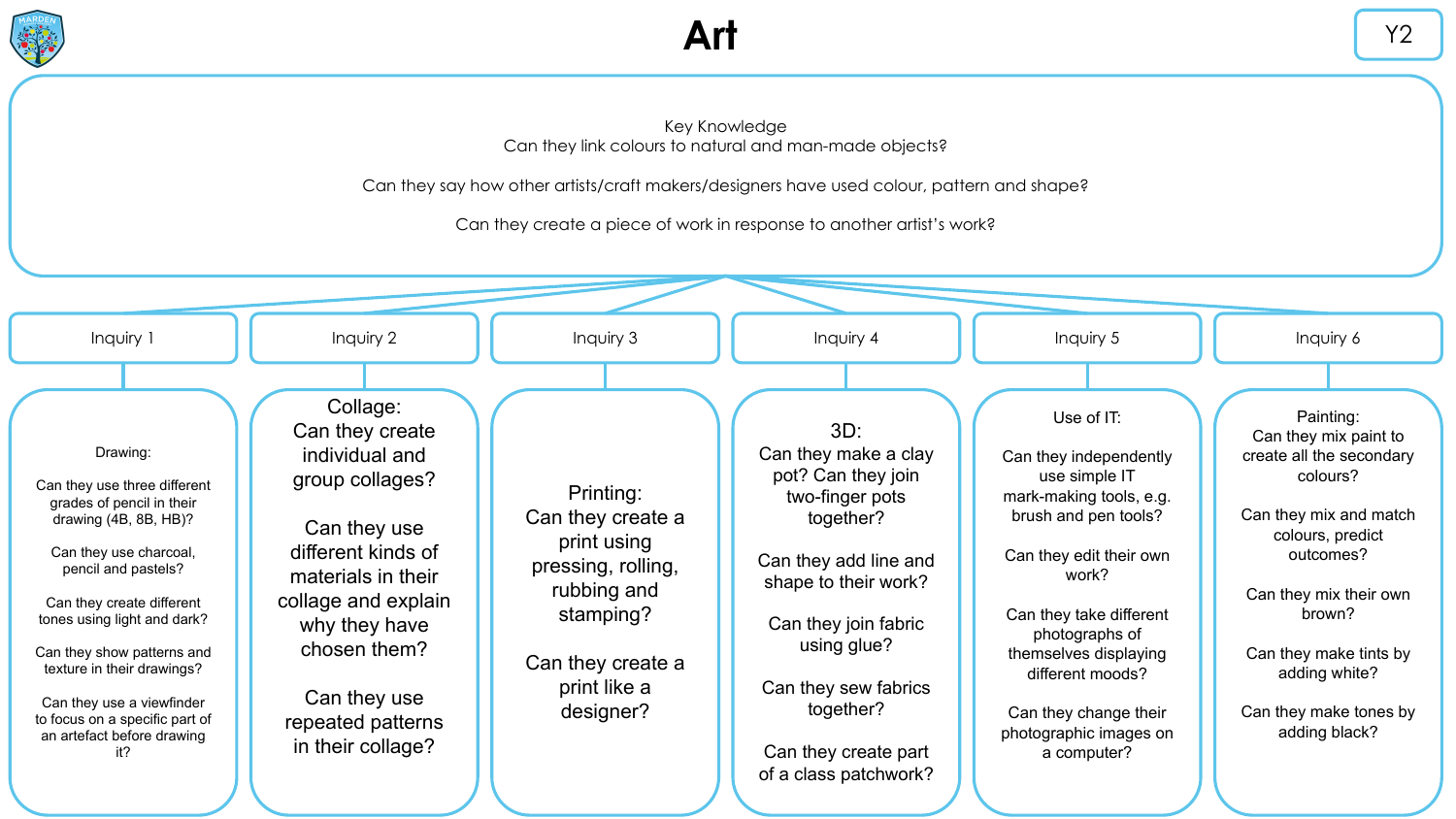

## Key Knowledge Can they compare the work of different artists?

Can they explore work from other cultures?

Can they explore work from other periods of time?

Are they beginning to understand the viewpoints of others by looking at images of people and understand how they are feeling and what the artist is trying to express in their work?

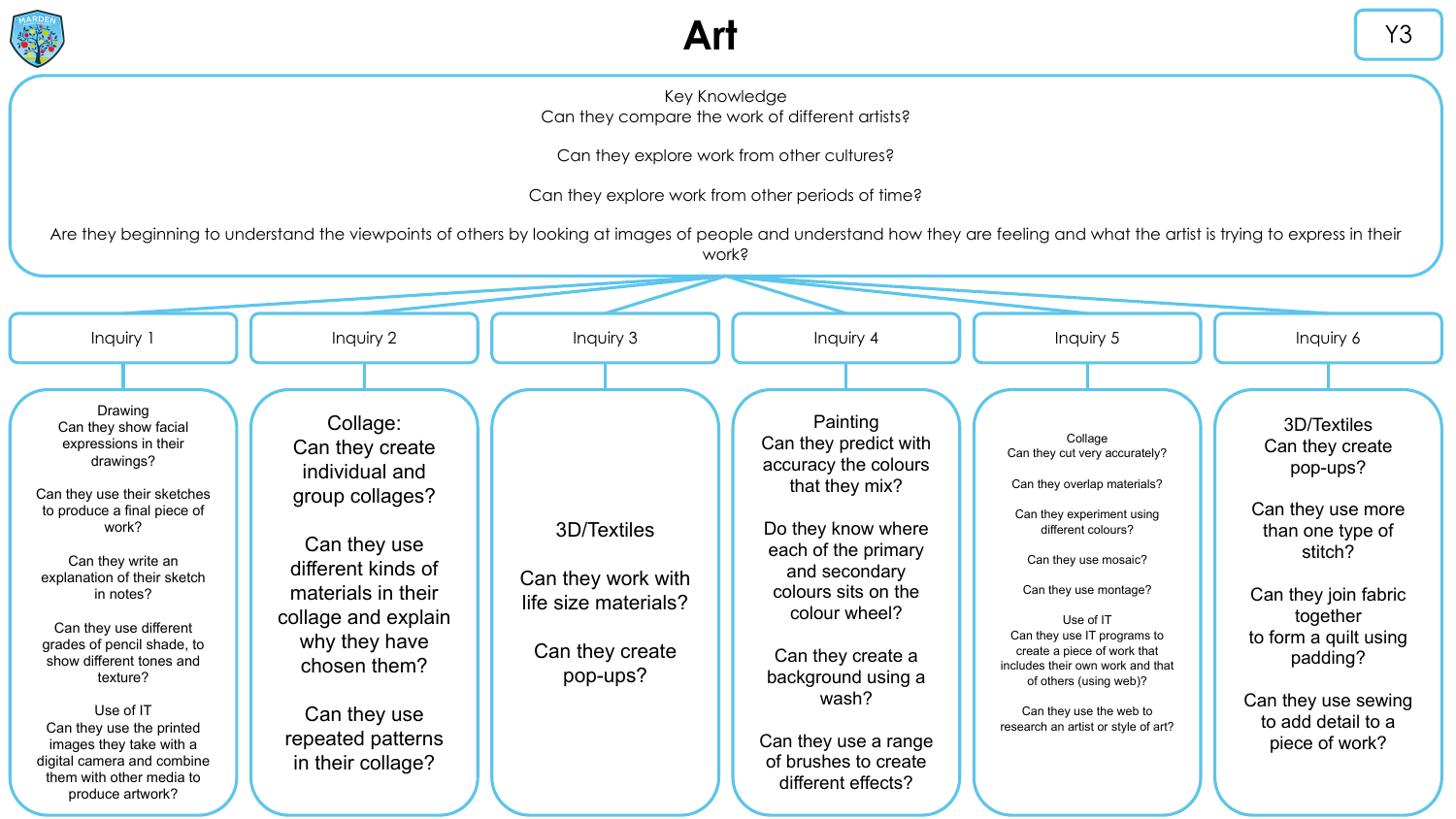

Can they experiment with different styles which artists have used?

Can they explain art from other periods of history?

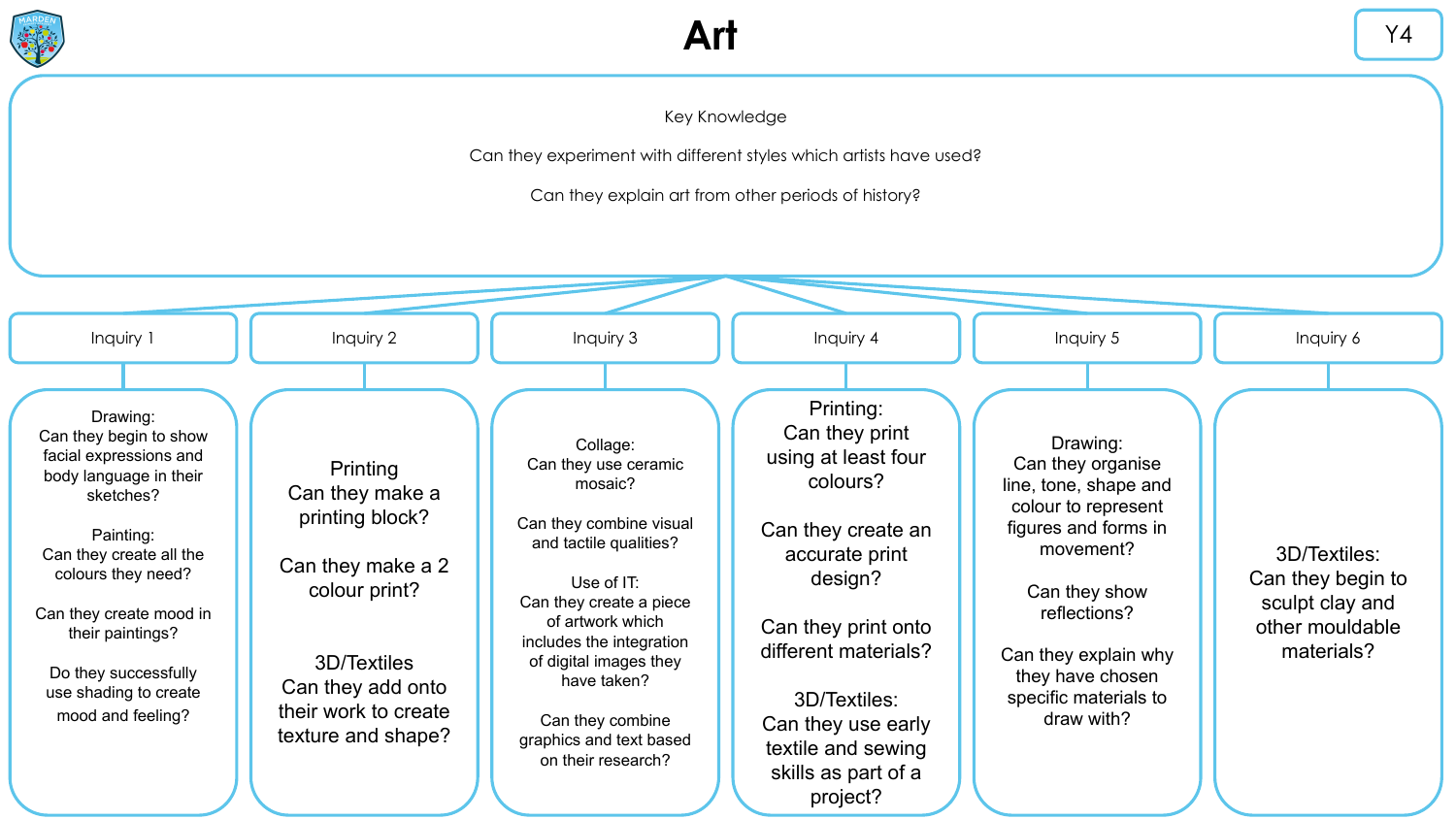

## Key Knowledge

Can they experiment with different styles which artists have used?

Do they learn about the work of others by looking at their work in books, the Internet, visits to galleries and other sources of information?